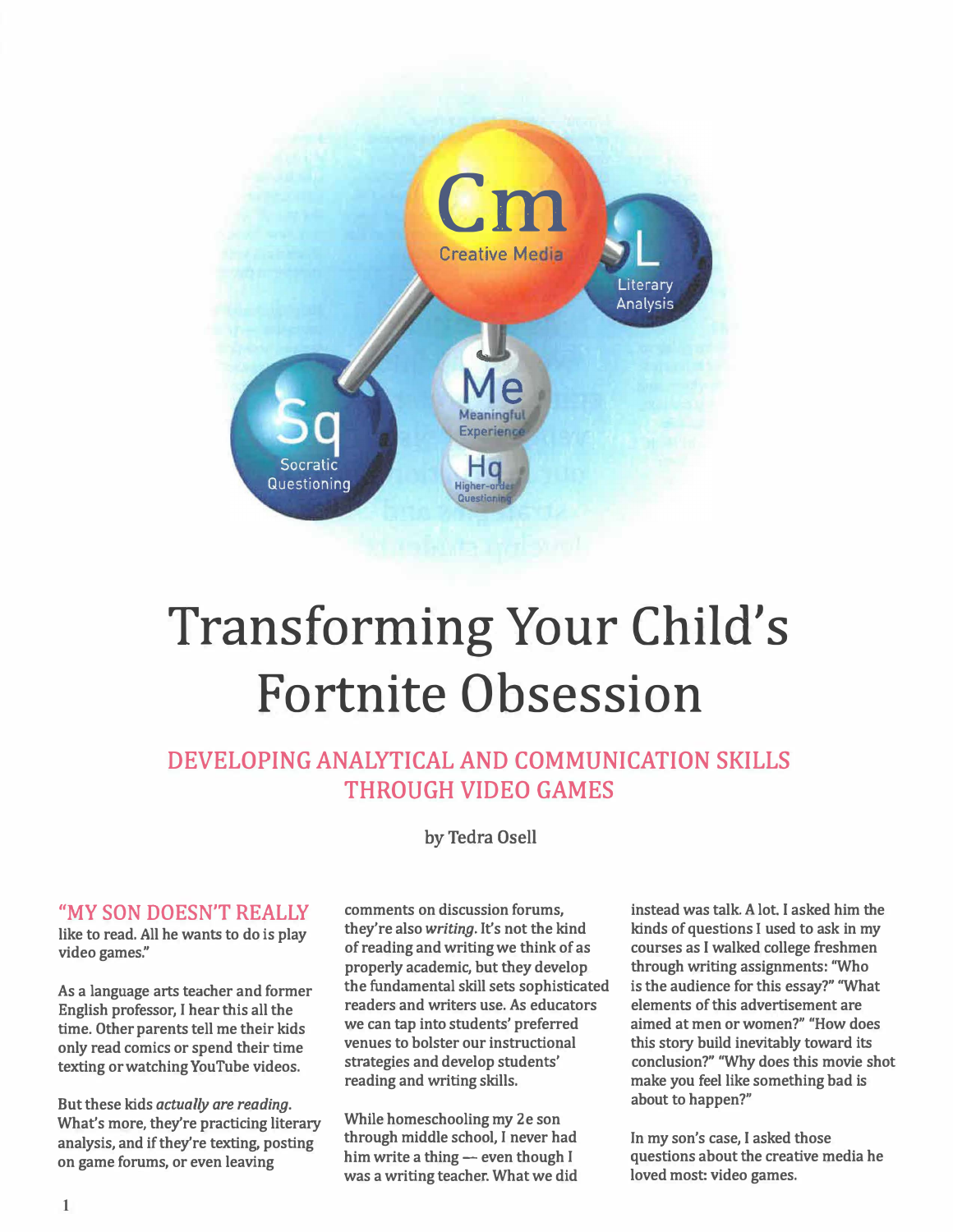We can help kids develop their **analytical and communicative skills**  by simply asking the right kinds of **questions. Working with kids in this c way encourages closer relationships i and opens windows into their worlds. a Think of it as a series of Socratic t questions that steadily develop t students' writing skills through personally meaningful experiences.** 

### **What's This Game About?**

**Yes, with younger kids, you're going to hear endless descriptions of Mine craft, stories that circle and go nowhere, and snippets of detail without any context. That's how early writing looks, too. You can teach kids how to** *shape* **their narratives and provide** *illuminating detail* **by asking them to hone their ramblings with questions such as: "So who is Steve?" "Why did you decide to build that kind of castle?" "When did you decide it needed a moat?" "Does the character you play have a name?" "Is there a backstory to this adventure?" ''What are the various characters like - what are their personality traits, key phrases, or costumes?"**

**found it easiest to have these conversations while walking around he neighborhood, driving in the car, leaning the kitchen - anything that nvolves movement. With neither of us ble to play with our phones or give in o other distractions, it was much easier o stay tuned into the discussion.** 

**As educators we can tap into students' preferred venues to bolster our instructional strategies and develop students' reading and writing skills.** 

**With kids who are a bit older, you can start editorializing: "Oh! There are aliens in the lab because the anti-matter spectrometer broke! Maybe you should have told me that at the beginning of the story!' 'Wait, what's the context of this new Fortnite update?" "How would characters with so little body fat even survive in the age of dinosaurs?"** 

**Helping students create a coherent narrative - with explanatory context,**  details, and descriptions - is what **writing teachers do. Teaching them to summarize a complex world helps them identify key details and important elements. Asking questions about things that confuse, bother, or offend you helps them start to learn how to take into account potential . counterarguments, how to tailor what they're saying to an audience, and how to address higher-order questions.** 

### **Are Video Games Art?**

**This question can take a variety of forms: ''What's the difference between a video game and a movie?" ''What's the difference between playing a game** 

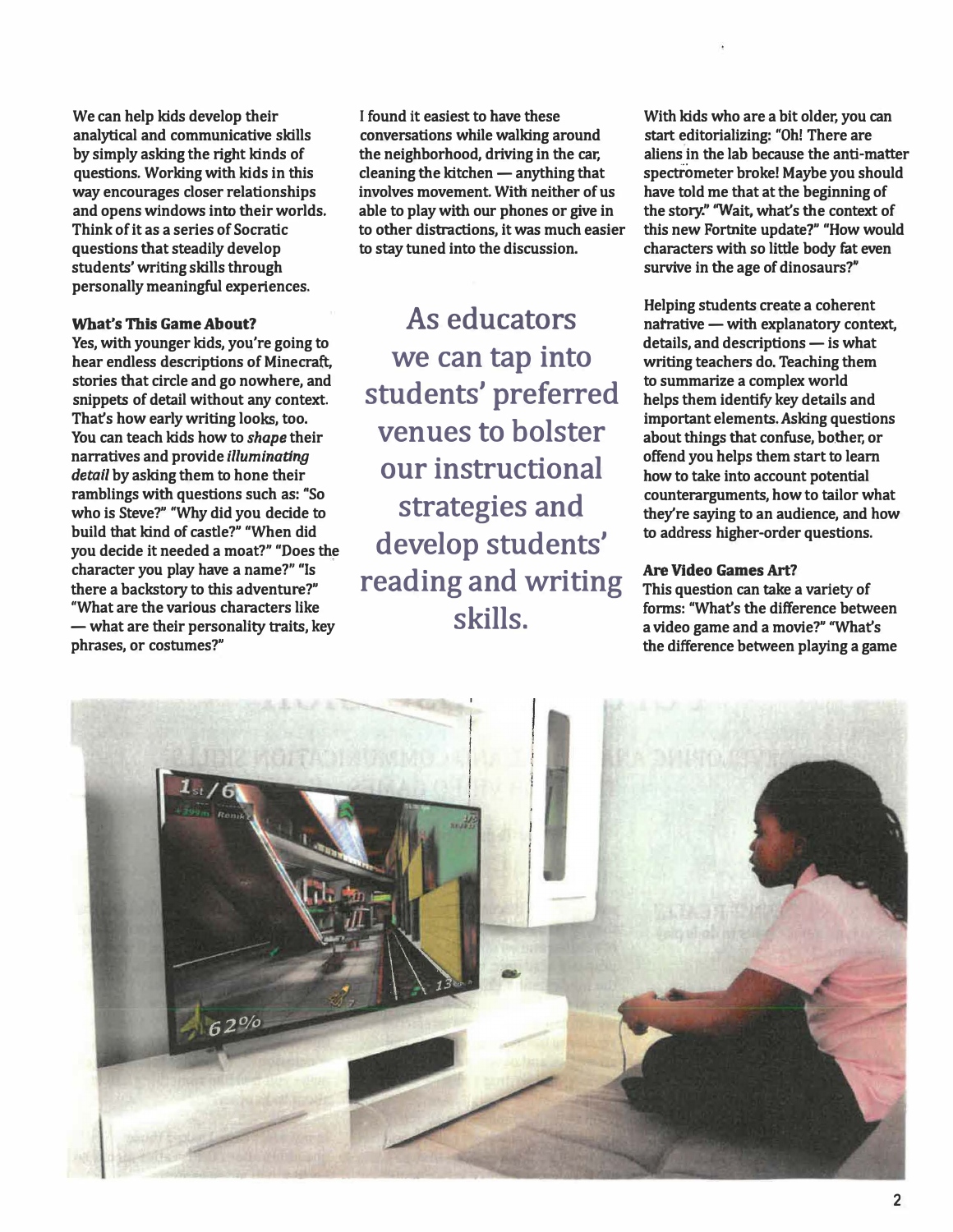**and reading a story?" "What are the different kinds of video games?" "How are YouTube videos different than TV shows?"** 

**In effect, you're introducing kids to literary theory by asking them to formulate an explanation of how a created world or narrative** *works,* **what the key elements are, and what makes it different than other kinds of creative work. You're asking them to categorize games and related content into genres - first-person shooters vs. worldbuilding games, MMORPGs (massive multiplayer online role-playing games) vs. platformers, gaming videos vs. vlogs - and to list the elements that distinguish different categories. Over time, as you return to this topic, their categorization strategies will become more detailed and specific. They will be revising and rewriting in their heads, testing argumentative frameworks, and refining their interpretive models.**

### **Who Is The Audience?**

**Again, there are plenty of variations here: 'Who do you think plays this game?" "Do you think your younger cousin would like it?" "How do you understand texts that are all in emoji?"** 

**This is also where older kids can explore popular criticism of games, phrasing concerns as questions rather than judgements: "So, what's your take on the argument that video games are too violent?" "Do you think the gaming world is hostile to women?" "I've heard that there are almost no video games**  with black women characters - is that **true? Why do you think that is?"** 

**Getting kids to** *articulate* **what they intuitively know about how audiences are constructed, how to communicate with different "readers," and how to identify and critique the target demographics goes a long way toward helping them become media-literate and self-aware communicators.** 

**Even kids who never put pencil to paper or open a word processor can develop their analytical, expository, and argumentative skills to a very high level. Eventually and with guidance, your bright, impatient 2e kid will learn** 

**to type, use dictation software, create powerpoint or video presentations, develop public speaking skills, or find the right medium to express what they have to say. When that happens, if you've walked them through the process of articulating their ideas and revising their arguments, they will be able to produce sophisticated, wellreasoned, organized narratives.** 

**Top-notch writing is about expressing ideas more than mechanics, and you can help your kids learn to formulate and refine their ideas simply by being inquisitive and interested in the things they like thinking about.** 

*Tedra Osell has been teaching writing for over 20 years in roles as varied as college professor, elementary classroom volunteer, homeschool mom, freelance editor, and writing coach. She's published for academic and general audiences on topics including 18th-century periodicals, 21st-century parenting, gifted education, and learning disabilities. Her brilliant and hilarious 2e son graduated from Bridges Academy in 2018, attends the University of California at Santa Cruz, and is an insightful critic of video games, movies, and literature. Tedra, who received her doctoral degree from the University of Washington, is associate director of the Art of Problem Solving Academy in Gaithersburg, Maryland, where she teaches language arts to high-achieving students in grades 2-11, including 2e students.*